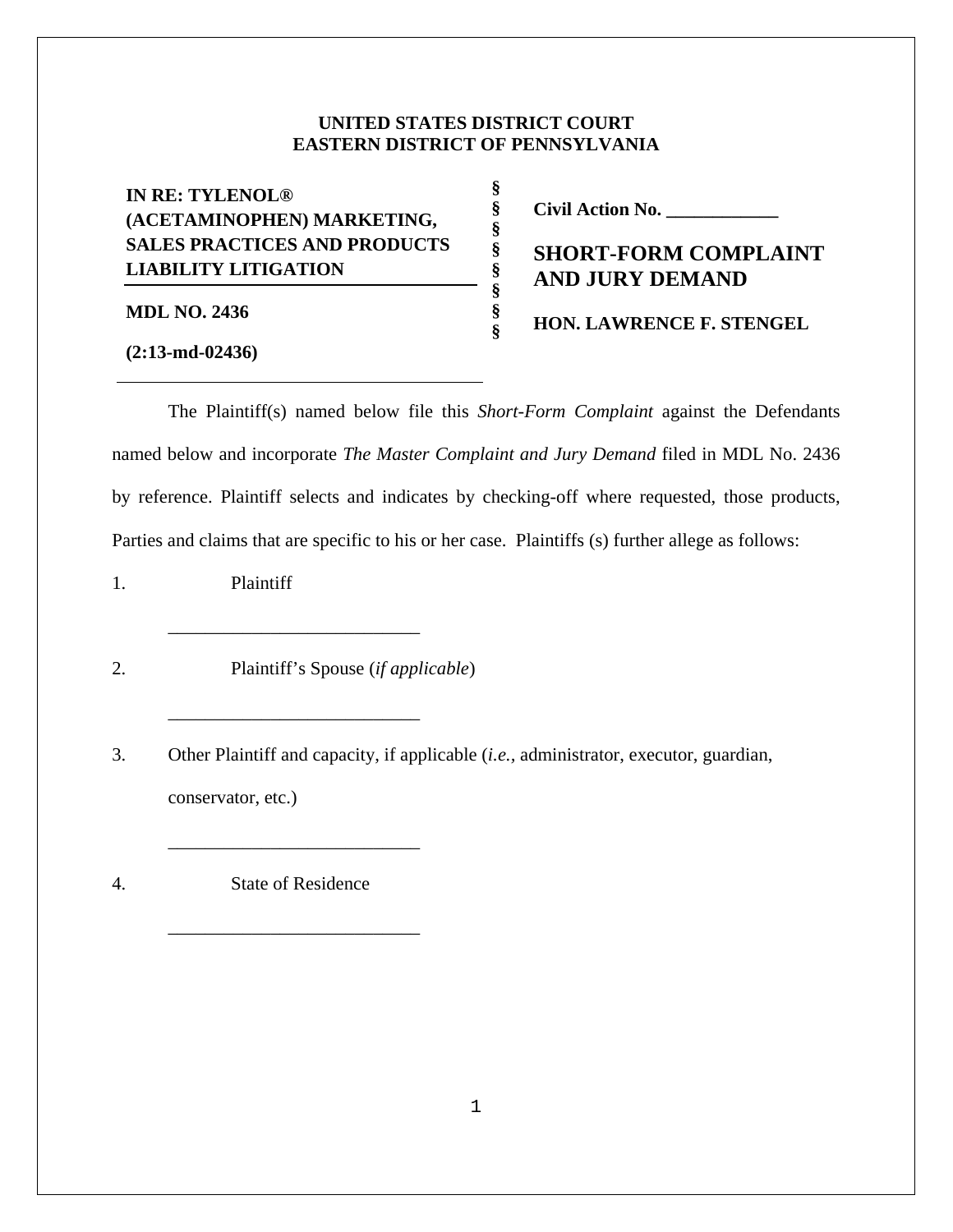| 5.      | State of Residence at time of ingestion of TYLENOL®.                                       |  |  |  |
|---------|--------------------------------------------------------------------------------------------|--|--|--|
| 6.      | United States District Court and Division in which venue would be proper absent direct     |  |  |  |
| filing. |                                                                                            |  |  |  |
|         |                                                                                            |  |  |  |
|         |                                                                                            |  |  |  |
| 7.      | Defendant(s)(Check each Defendant against whom Complaint is made): <sup>1</sup>            |  |  |  |
|         | McNeil-PPC, Inc.                                                                           |  |  |  |
|         | McNeil Consumer Healthcare<br>$\vert \ \ \vert$                                            |  |  |  |
|         | Johnson & Johnson                                                                          |  |  |  |
|         | Other                                                                                      |  |  |  |
| 8.      | <b>Basis of Jurisdiction</b>                                                               |  |  |  |
|         | Diversity of Citizenship                                                                   |  |  |  |
|         |                                                                                            |  |  |  |
|         | Other allegations of jurisdiction and venue:                                               |  |  |  |
|         |                                                                                            |  |  |  |
|         |                                                                                            |  |  |  |
|         |                                                                                            |  |  |  |
|         |                                                                                            |  |  |  |
| 9.      | Defendants' products ingested by Plaintiff as to which Plaintiff is making a claim in this |  |  |  |
|         | lawsuit are (check-all):                                                                   |  |  |  |
|         |                                                                                            |  |  |  |

<sup>&</sup>lt;sup>1</sup> If additional Counts and/or Counts directed to other Defendants are alleged, the specific facts supporting these allegations must be pleaded by the Plaintiff in a manner complying with the requirements of the Federal Rules of Civil Procedure, and the Defendants against whom they are alleged must be specifically identified on a separate sheet of paper attached to the *Short Form Complaint.*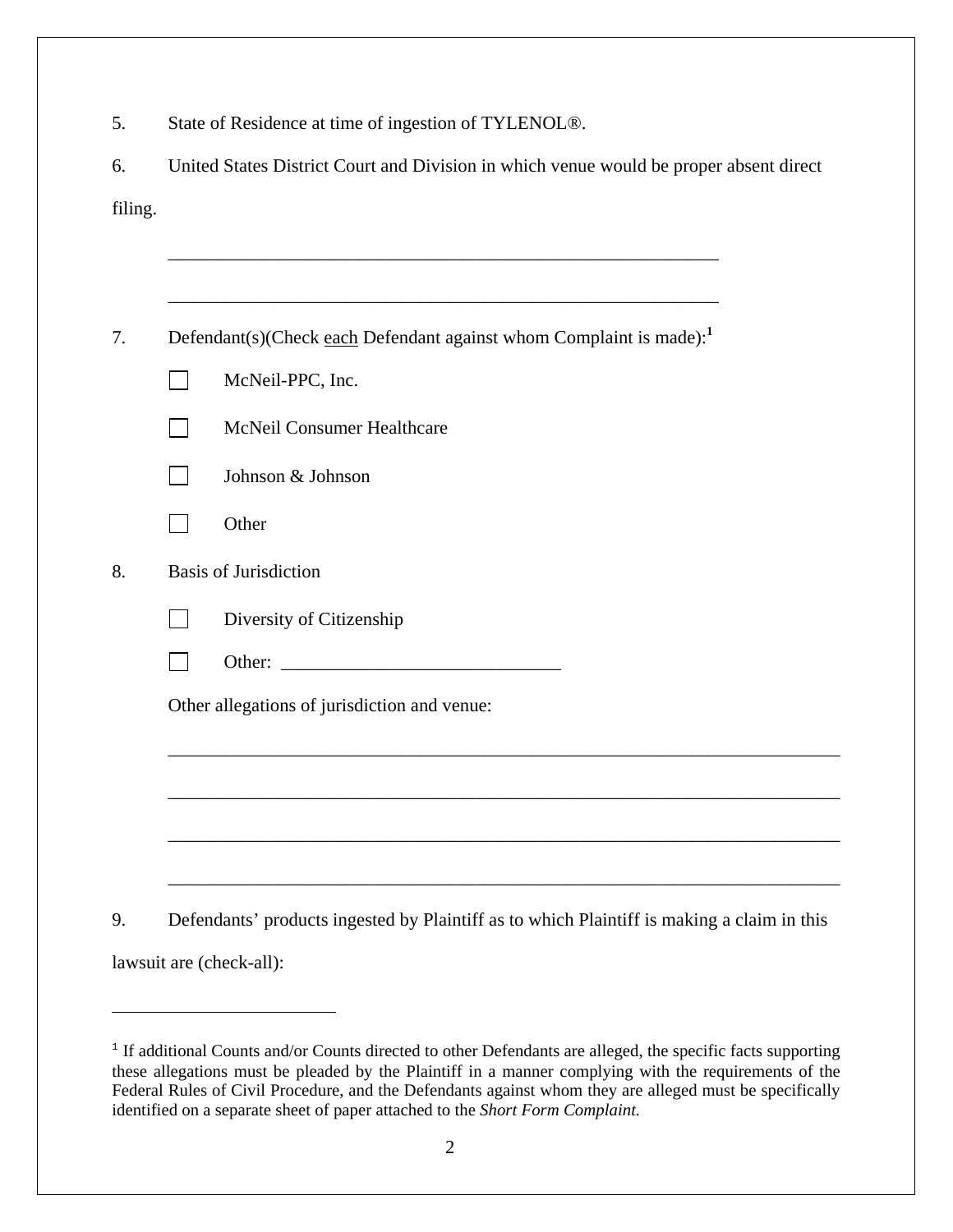- Extra Strength TYLENOL<sup>®</sup>
- Regular Strength Tylenol
- **TYLENOL<sup>®</sup> 8 hour Muscle Aches and Pain**
- TYLENOL<sup>®</sup> Arthritis Pain
- **TYLENOL® Sinus Congestion and Pain Severe**
- TYLENOL<sup>®</sup> Sinus Congestion and Pain Daytime
- □ TYLENOL<sup>®</sup> Cold Multi-Symptom Severe
- TYLENOL<sup>®</sup> Cold Multi-Symptom Daytime
- □ TYLENOL<sup>®</sup> Cold Multi-Symptom Nighttime
- TYLENOL<sup>®</sup> Cold and Flu Severe
- TYLENOL<sup>®</sup> Cold Sore Throat
- TYLENOL®PM
- TYLENOL<sup>®</sup> Extra Strength Nighttime
- □ Infant's TYLENOL<sup>®</sup> Oral Suspension
- □ Children's TYLENOL<sup>®</sup> Oral Suspension
- □ Children's TYLENOL<sup>®</sup> Meltaways Chewable Tablets
- Jr. TYLENOL® Meltaways Chewable Tablets
- □ Children's TYLENOL<sup>®</sup> Plus Multi-Symptom Cold
- □ Children's TYLENOL<sup>®</sup> Plus Cold
- □ Children's TYLENOL<sup>®</sup> Plus Cold and Cough
- □ Children's TYLENOL<sup>®</sup> Plus Cough and Runny Nose
- □ Children's TYLENOL<sup>®</sup> Plus Cough and Sore Throat

\_\_\_\_\_\_\_\_\_\_\_\_\_\_\_\_\_\_\_\_\_\_\_\_\_\_\_\_\_\_\_\_\_\_\_\_\_\_\_\_\_

- Children's TYLENOL® Plus Flu
- Other (List All)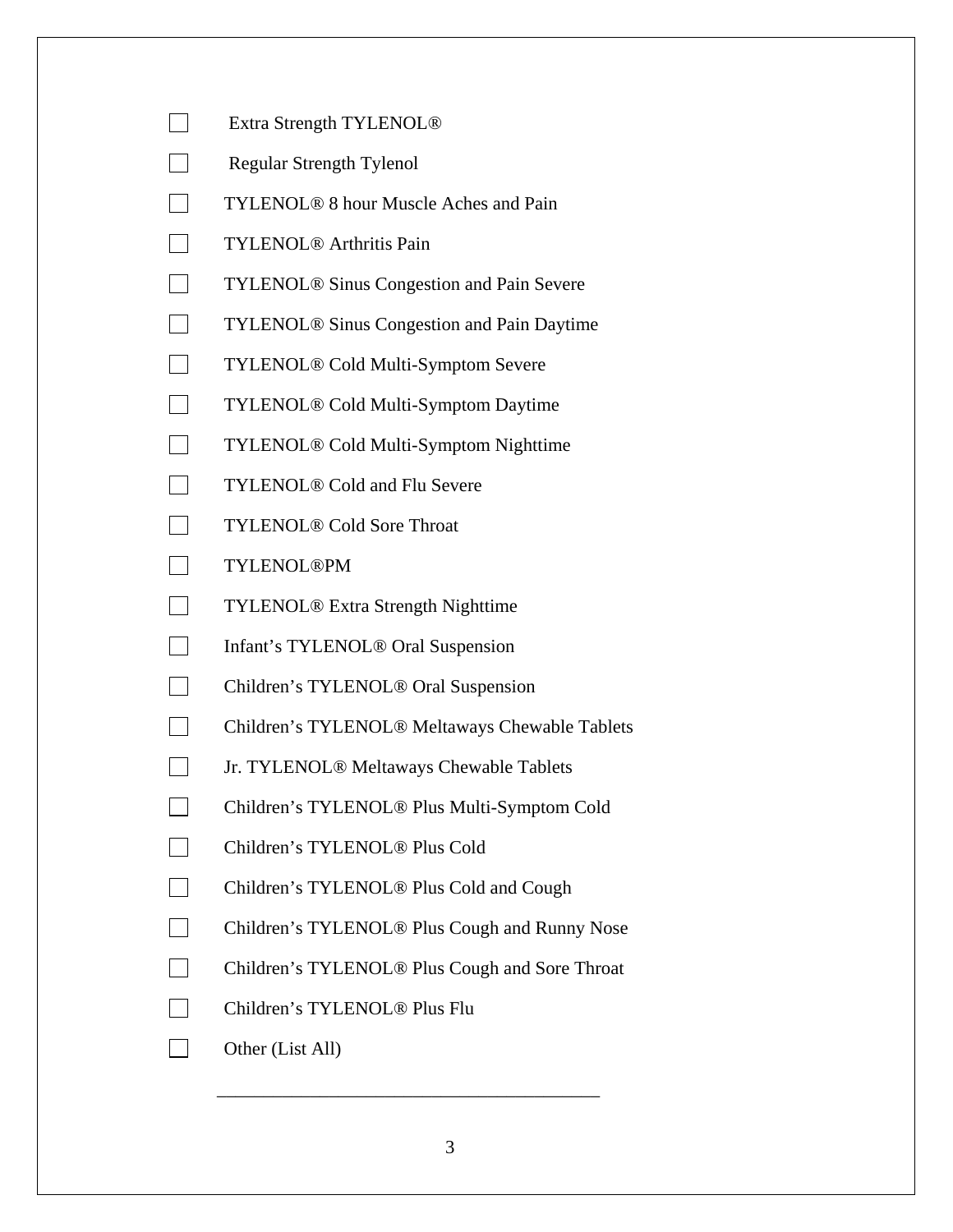10. Plaintiff ingested the drug or drugs set forth in Paragraph 8 above from approximately \_\_\_\_\_\_\_\_\_ to \_\_\_\_\_\_\_\_.

\_\_\_\_\_\_\_\_\_\_\_\_\_\_\_\_\_\_\_\_\_\_\_\_\_\_\_\_\_\_\_\_\_\_\_\_\_\_\_\_\_

11. Plaintiff had the following injury: \_\_\_\_\_\_\_\_\_\_\_\_\_\_\_\_\_\_ on or about which is alleged to have been caused by the drug or drugs set forth in Paragraph 8 above.

12. The following claims asserted in *The Master Complaint and Jury Demand*, and the allegations with regard thereto, are herein adopted by reference:

| Count $I -$   | <b>STRICT LIABILITY</b>                                         |
|---------------|-----------------------------------------------------------------|
| Count $II -$  | BREACH OF IMPLIED WARRANTY OF<br><b>MERCHANTABILITY</b>         |
| Count $III -$ | BREACH OF IMPLIED WARRANTY OF FITNESS FOR<br>PARTICULAR PURPOSE |
|               | Count IV - NEGLIGENT FAILURE TO WARN                            |
|               | Count V - NEGLIGENT DESIGN DEFECT                               |
|               | Count VI - NEGLIGENCE                                           |
|               | Count VII - NEGLIGENT MISREPRESENATION                          |
|               | Count VIII - BREACH OF EXPRESS WARRANTY                         |
| Count $IX -$  | <b>FRAUD</b>                                                    |
| Count $X -$   | VIOLATION OF CONSUMER PROTECTION LAWS                           |
|               | Count XI - FRAUDULENT CONCEALMENT                               |
|               | Count XII - LOSS OF CONSORTIUM                                  |
|               | Count XIII - PUNITIVE DAMAGES                                   |
|               | Count XIV - DISCOVERY RULE AND TOLLING                          |